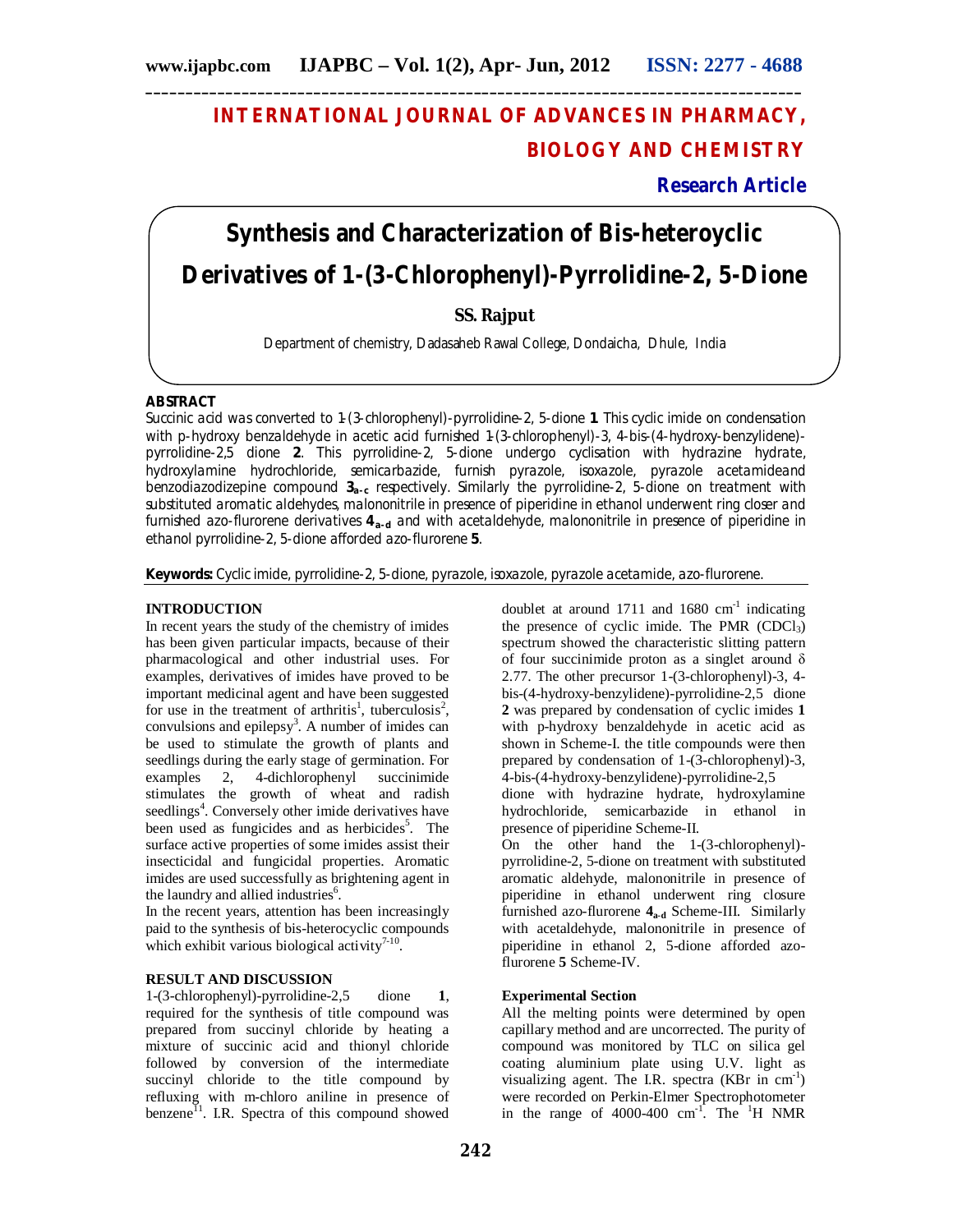Spectra were recorded on Varion 500 MHz NMR Spectrophotometer using DMSO-d6 as a solvent and TMS as an internal standard (chemical shift in δ ppm). C, H, N determinations were run on CarloErba 1108 (CHNS) Elemental analyzer.

#### **Preparation of 1-(3-chlorophenyl)-pyrrolidine-2,5-dione (1)**

A mixture of succinic acid (11.8 gm, 0.1mole) and thionyl chloride (26.18 gm, 2.2mole) was refluxed for 30 minutes. M-chloro aniline (0.1mole) was dissolved in 5 ml benzene. The solution of aromatic amine was added slowly in above reaction mixture. The reaction mixture was then refluxed till complete HCl gas was evolved. The product was cooled and recrystallise from ethanol. Yield 76.38 %, m.p.116-118 <sup>0</sup>C, IR (KBr) : 1711(C=O), 2937, 1503, 802 cm<sup>-1</sup>, <sup>1</sup>H-NMR (DMSO-d<sub>6</sub>) :  $\delta$  2.7 (s,2H,CH2), 7.2-7.6 (m, 4H,Ar-H), Anal calculated for C<sub>10</sub>H<sub>8</sub>NO<sub>2</sub>: C,57.30; H,3.85; N,6.68 Found: C,57.21; H,3.73; N,6.54.

#### **General procedure for preparation of 1-(3 chlorophenyl)-3,4-bis-(4-hydroxy-benzylidene) pyrrolidine-2,5-dione (2)**

A mixture of 1 (0.01mole) and p-hydroxy benzaldehyde (0.02mole) in glacial acetic acid (15ml) was taken into a beaker. The reaction mixture was heated on sand bath form15 minutes and left overnight at room temperature. The compound **2** was separated as colored crystals. Filtered dried and recrystalise from benzene. Yield 78 %, m. p. 82  $^0C$ .

#### **7-(3-chlorophenyl)-3,4-bis-(4-hydroxyphenol)- 3,3a,3b,4,5,7-hexahydro-2***H***-pyrrolo[2,3-c,5,4-c] dipyrazole (3a)**

To a solution of 2 (0.01mole) and hydrazine hydrate (0.02mole) in ethanol (50ml) two drops of piperidine was added and refluxed on water bath for 16-18 hrs. The reaction mixture was concentrated cooled and poured into ice cold water. The Solid thus separated was filtered washed and recrystalise from alcohol. Yield 72 %, m. p. 140- 142 <sup>o</sup>C, IR (KBr): 3450 (OH), 1590(C=N), 3275  $(N-H)$ , <sup>1</sup>H-NMR(DMSO-d<sub>6</sub>): δ 10.7 (s, 1H, OH), 2.1 (s,1H,CH, pyrrole), Anal calculated for C<sub>24</sub>H<sub>20</sub>ClN<sub>5</sub>O<sub>2</sub>: C,64.65; H,4.52; N,15.71 Found: C,64.52; H,4.38; N,15.69.

#### **7-(3-chlorophenyl)-3,4-bis-(4-hydroxyphenol)- 3,3a,3b,4,-tetrahydro-7***H***-2,5-dioxa-1,6,7-triazocyclopenta[a]pentalene (3b)**

To a solution of 2 (0.01mole) and hydroxyl amine hydrochloride (0.02mole) in ethanol (50ml), KOH (0.04mole) was added and refluxed on water bath for 16-18 hrs. The reaction mixture was concentrated cooled and poured into ice cold water. The Solid thus separated was filtered washed and recrystalise from alcohol. Yield 54 %, m. p. 94  $^0C$ ,

IR (KBr): 3420 (OH), 1595(C=N), 1120 (C-O),  ${}^{1}$ H- $NMR(DMSO-d<sub>6</sub>)$ :  $\delta$  11.6 (s, 1H, OH), 6.97-8.58 (m,12H, Ar), 3.26 (s,1H,CH, isoxazole), 2.58 Anal calculated for  $C_{24}H_{18}CIN_3O_4$ : C,64.36; H,4.05; N,9.38 Found: C,64.25; H,3.94; N,9.28.

#### **2-[5-carbamoylmethyl-7-(3-chlorophenyl)-3,4 bis-(4-hydroxyphenyl)-3,3a,3b,4,5,7 hexahydropyrrol [2,3-c,5,4-c] dipyrazol-2-yl] acetamide (3c)**

A mixture of chalcone 2 (0.01mole) and semicarbazide hydrochloride (0.02mole) in ethanol (50ml) was refluxed on water bath for 16-18 hrs. It was cooled and poured into ice water. The product thus separated was filtered, washed with water dried and recrystalise from ethanol. Yield 82 %,m.p.-208-210 <sup>0</sup>C, IR (KBr): 3450 (OH), 1601(C=N), 1675 (C=O), <sup>1</sup>H-NMR(DMSO-d<sub>6</sub>): δ 10.62 (s, 1H, OH), 5.43 (s, 2H, NH<sub>2</sub>), 6.99-8.61 (m,12H, Ar), 3.20 (s,1H,CH, pyrazole), 2.4 (s,1H,CH, pyrrole).

#### **General procedure for preparation of azoflurorene**  $(4_{a}$ **f** $)$  and  $(5)$

A mixture of 1-(3-chlorophenyl)-pyrrolidine-2, 5 dione (0.01mole), malononitrile (0.02mole), substituted benzaldehyde, acetaldehyde (0.02mole) and piperidine (1ml) in ethanol (40ml) was refluxed 4-5 hrs. After completion of reaction the mixture was cooled and the resulting solid was crystalised from ethanol.

#### **2,7-diamino-9-(3-chlorophenyl)-4,5-bis-(4 hydroxyphenol)-5,9-dihydro-4***H***-1,8-dioxa-9 azo-fluorene-3,6-dicarbonitrite (4a)**

Yield 65 %, m. p. 124-126  $^0C$ , IR (KBr): 3450 (OH), 2220 (CN), 3231-3322 (NH<sub>2</sub>), <sup>1</sup>H-NMR(DMSO-d6): δ 10.70 (s,1H,OH), 8.62 (s,2H, NH2), 6.15-7.70 (m,12H, Ar), 4.73 (s,1H,CH), Anal calculated for  $C_{30}H_{20}CIN_5O_4$ : C,70.03; H,3.92; N,13.61 Found: C,69.93; H,3.80; N,13.54.

## **2,7-diamino-9-(3-chlorophenyl)-4,5-bis-(4 dimethylaminophenyl)-5,9-dihydro-4***H***-1,8-**

**dioxa-9-azo-fluorene-3,6-dicarbonitrite (4b) :**  Yield 72 %, m. p. 114-116  $^{0}C$ , IR (KBr): 3215-3305 (NH<sub>2</sub>), 2210(CN) <sup>1</sup>H-NMR(DMSO-d<sub>6</sub>):  $\delta$ 8.72 (s, 2H, NH<sub>2</sub>), 6.40-7.68 (m, 12H, Ar), 4.68  $(s, 1H, CH)$ , 2.85  $(s, 3H, N-CH<sub>3</sub>)$  Anal calculated for  $C_{34}H_{30}C1N_7O_2$ : C,67.60; H,5.01; N,16.23 Found: C,67.48; H,4.95; N,16.27.

#### **2,7-diamino-9-(3-chlorophenyl)-4,5-bis-(3 nitrophenyl)-5,9-dihydro-4***H***-1,8-dioxa-9-azofluorene-3,6-dicarbonitrite (4c)**

Yield 65 %, m. p. 120-122  $^{0}C$ , IR (KBr): 3231-3322 (NH<sub>2</sub>), 2210(CN), 1484 (NO<sub>2</sub>), <sup>1</sup>H- $NMR(DMSO-d<sub>6</sub>)$ : δ 8.70 (s, 2H, NH<sub>2</sub>), 7.12-8.00 (m,12H, Ar), 5.22 (s,1H,CH), Anal calculated for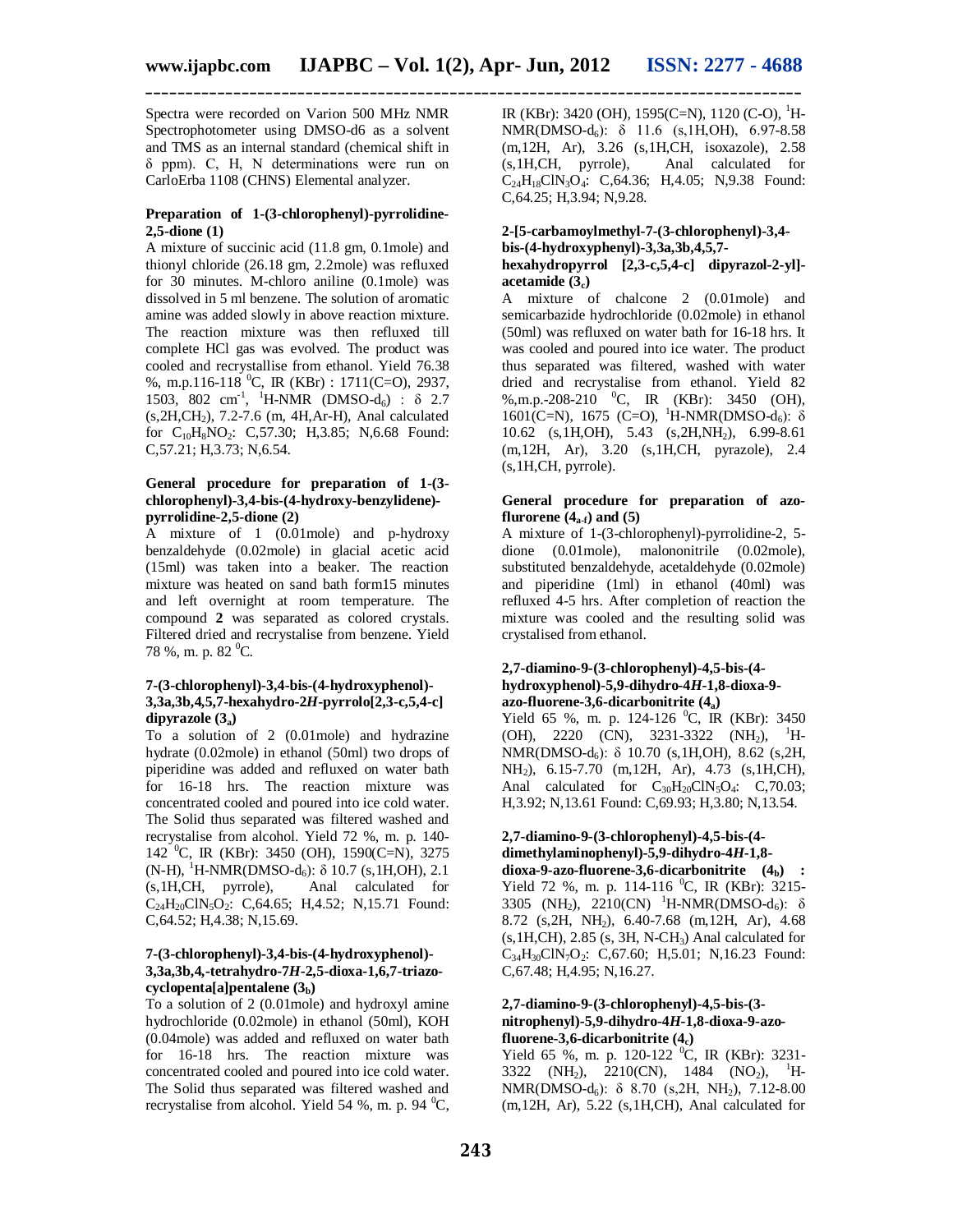C30H18ClN7O6: C,59.27; H,2.98; N,16.13 Found: C,59.30; H,2.91; N,16.05.

#### **2,7-diamino-9-(3-chlorophenyl)-4,5-bis-(3 chlorophenyl)-5,9-dihydro-4***H***-1,8-dioxa-9-azofluorene-3,6-dicarbonitrite (4<sub>d</sub>**)

Yield 58 %, m. p. 120-122  $^{0}C$ , IR (KBr): 3225-3331 (NH<sub>2</sub>), 2210(CN) <sup>1</sup>H-NMR(DMSO-d<sub>6</sub>):  $\delta$ 8.88 (s,2H, NH2), 7.12-7.55 (m,12H, Ar), 5.68  $(s,1H,CH)$ , Anal calculated for  $C_{30}H_{18}Cl3N_5O_2$ : C,61.40; H,3.09; N,11.93 Found: C,61.31; H,3.00; N,11.84.

#### **2,7-diamino-9-(3-chlorophenyl)-4,5-bis-(2 chlorophenyl)-5,9-dihydro-4***H***-1,8-dioxa-9-azofluorene-3,6-dicarbonitrite (4e)** Yield 61 %, m. p. 90-92  $^0C$ .

#### **2,7-diamino-9-(3-chlorophenyl)-4,5-diphenyl-5,9-dihydro-4***H***-1,8-dioxa-9-azo-fluorene-3,6 dicarbonitrite (4f)**

Yield 71 %, m. p. 124-126 <sup>0</sup>C, IR (KBr): 3270-3341 (NH<sub>2</sub>), 2215(CN) <sup>1</sup>H-NMR(DMSO-d<sub>6</sub>):  $\delta$ 8.71 (s,2H, NH2), 7.13-7.50 (m,14H, Ar), 5.12  $(s, 1H, CH)$ , Anal calculated for  $C_{30}H_{20}CIN_5O_2$ : C,69.59; H,3.89; N,13.52 Found: C,69.65; H,3.81; N,13.60.

#### **2,7-diamino-9-(3-chlorophenyl)-4,5-dimethyl-5,9-dihydro-4***H***-1,8-dioxa-9-azo-fluorene-3,6 dicarbonitrite (5)**

Yield 54 %, m. p. 90-92  $^0C$ , IR (KBr): 3250-3328 (NH<sub>2</sub>), 2235(CN) <sup>1</sup>H-NMR(DMSO-d<sub>6</sub>):  $\delta$  8.99 (s,2H, NH2), 7.12-7.66 (m,12H, Ar), 2.85 (s, 3H, CH3), 4.11 (s,1H,CH), Anal calculated for  $C_{20}H_{16}CIN_5O_2$ : C,60.99; H,4.09; N,17.78 Found: C,60.64; H,3.98; N,17.69.

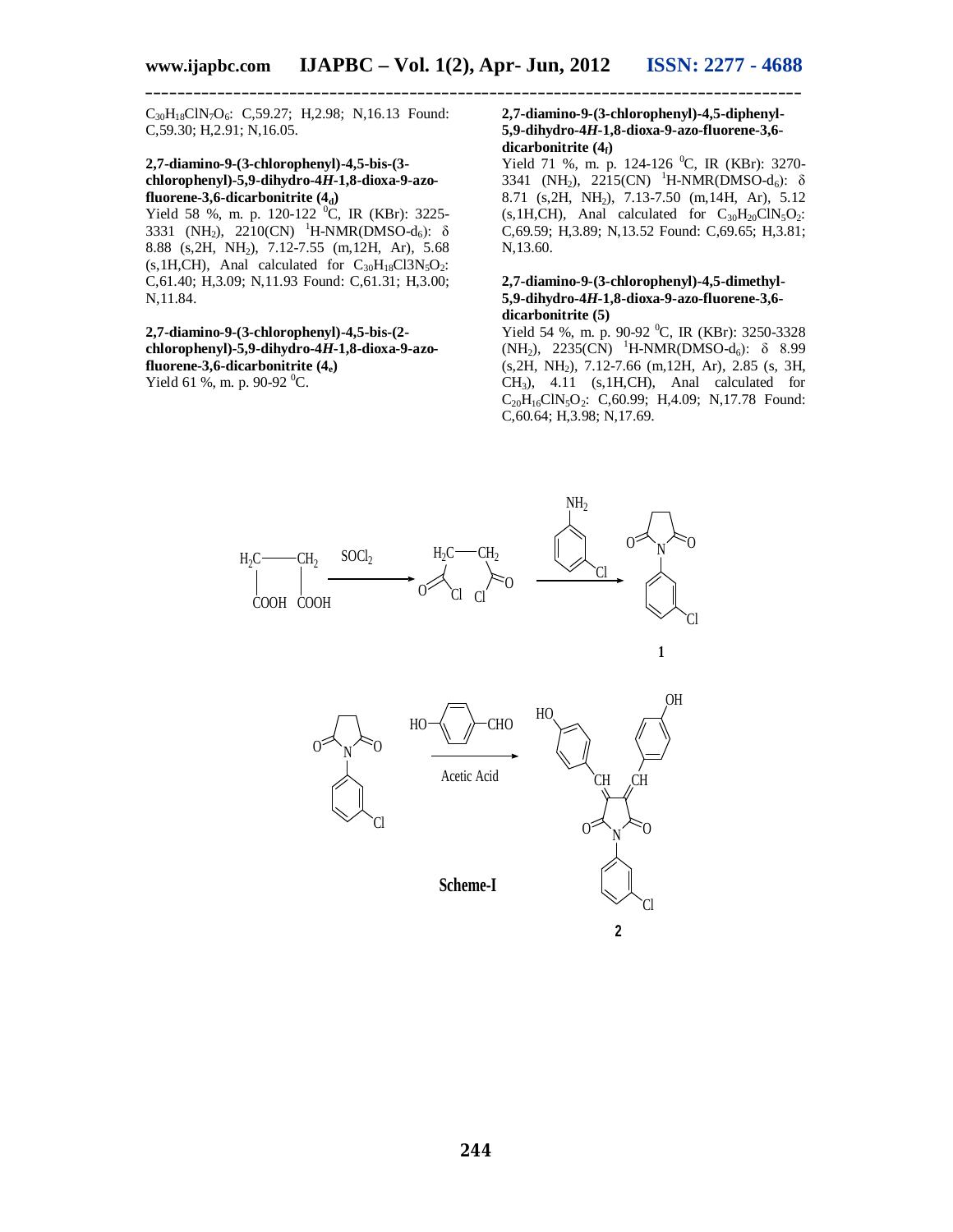

**Scheme-II**



**Scheme-III**



**Scheme-IV**